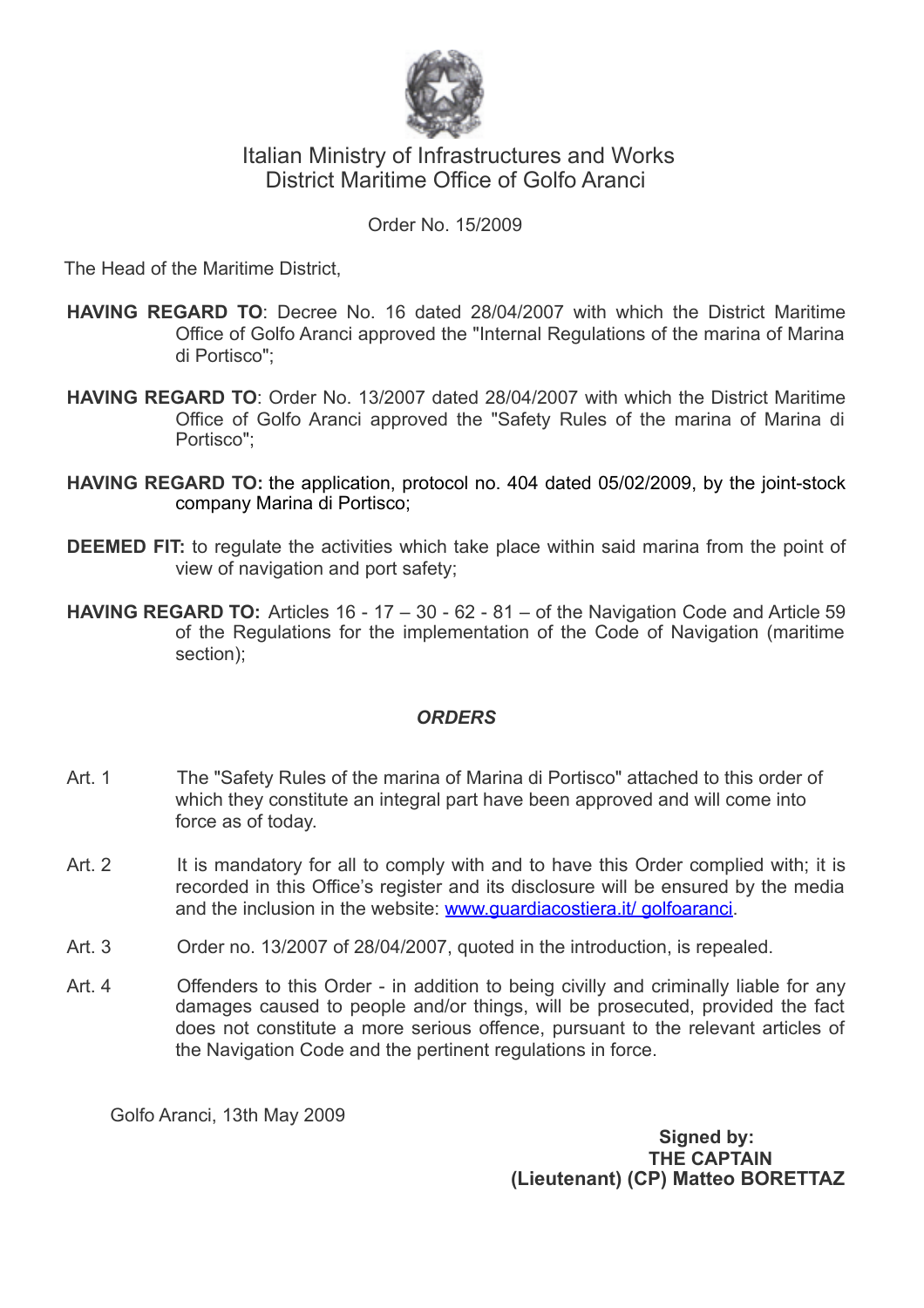# SAFETY RULES FOR THE MARINA OF MARINA DI PORTISCO

# Article 1

# (Scope and relevant legislation)

This Regulation applies to the entire port of Portisco, and intends to govern the police and security functions envisaged by the Navigation Code and by other special laws which are the responsibility of the Maritime Authority.

As regards other activities carried out in the port, please refer to the internal rules issued by the Management of Marina di Portisco and approved by Decree no. 16 dated 28/04/2007 by the District Maritime Office of Golfo Aranci.

For matters not covered by these regulations, please refer to current applicable international and national laws.

# Article 2

# (Manoeuvring speed)

 All units, while carrying out entry and exit manoeuvres from the port of Portisco, must proceed at safety speed, which in any case may not exceed 3 (three) knots or as established by the captain bearing in mind the following:

- a) the current weather and sea conditions;
- b) the manoeuvrability of the unit:
- c) the size, draught and width of the port basin;
- d) the presence of traffic within the port basin;
- e) the presence of other moored units;
- f) any other factor which may affect the safe execution of the manoeuvre.

 Units entering and exiting said port basins must proceed in accordance with the provisions of the International Regulations for Preventing Collisions at Sea, "COLREG" ratified and implemented by Law 27 December 1977 n. 1085, always holding to the starboard side.

# Article 3

## (Prohibitions)

In port water stretches, all units are forbidden:

- a) to transit and stop so as to hinder the operations of other units and/or prevent their operations;
- b) to keep on-board radar systems active;
- c) to pollute through noise and gas emissions;
- d) to discharge untreated waste water, both black and grey, at sea in the harbour and in the bay;
- e) to carry out machine tests when moored, without prior permission by the port's management;
- f) to keep "navigation lights" lit when moored;
- g) to carry out any kind of acrobatic manoeuvre which is not connected with docking operations in particular for motor boats, jet skis and windsurfs;
- h) to wash boats with non-biodegradable detergents;
- i) to empty the bilge water, throw litter of any kind, objects, liquids, debris or other both at sea and on the docks, piers and jetties, as regulated by Legislative Decree 182/2003;
- j) to use toilet facilities on board which discharge into sea, to wash dishes on the quays, and any activity which may pollute the port surface and/or the sea;
- k) to anchor within the port harbour waters, except in cases of force majeure.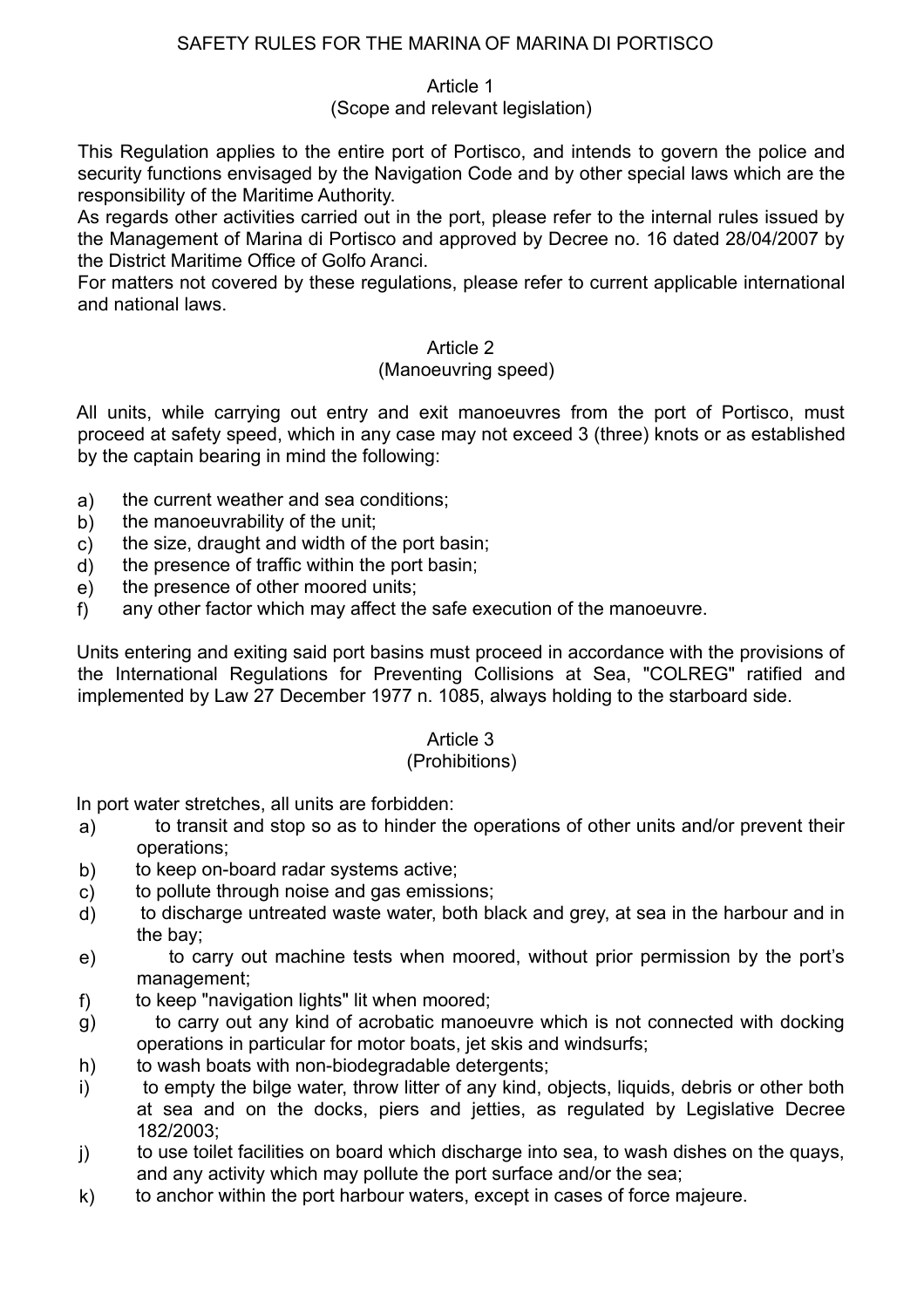#### Article 4

#### (Acoustic signalling systems)

The use of acoustic signals (whistle, siren, gong) is allowed in cases envisaged by the International Regulations for Preventing Collisions at Sea, "COLREG" ratified and implemented by Law 27 December 1977 no. 1085; excluding the above situations the use of such sound equipment is prohibited.

Manoeuvring units are allowed the use of these signalling systems as is testing their proper operation during safety monitoring inspections.

## Article 5

#### (Mooring)

The unit's skipper must safely moor his unit in accordance with good seamanship standards by using on-board ropes, cables and mooring lines in good condition, of adequate size, for whose efficiency and adequacy he is responsible in case of damages of any kind caused by their breakdown or failure, he must also place a sufficient number of fenders of adequate size and features.

Should the boat remain unattended at its mooring, the unit's skipper has the right to leave the access keys at the port's desk according to the procedures defined by the latter, and in any case without the Marina being responsible for its custody.

#### Article 6

#### (Port Services)

Mooring and unmooring operations of the units must be carried out in manner suitable to ensure navigation safety and that of the manoeuvres themselves.

In the port of Portisco, these operations are carried out by specifically appointed Marina di Portisco employees.

Should particular circumstances which may be prejudicial to the navigation, port or public safety occur, such as for example particularly adverse weather conditions, the unit skipper is responsible for strengthening the moorings.

The captain of the moored unit must ensure that the management of the port may readily trace him on the phone in case of danger.

# Article 7

# (Deep-sea and scuba divers)

Any activity to be performed in the port of Portisco and in its waters with the use of deep-sea and scuba divers, is subject to prior authorisation by the port management.

Deep-sea and scuba divers authorised to operate in the port of Portisco must be registered in the register kept by the Maritime Authority in accordance with art. 205 of the Regulations for the implementation of the Navigation Code and Ministerial Decree 13th January 1979 published in the Official Gazette dated 16 February, no. 47.

# Article 8

## (Pollution)

Regardless of the penalties envisaged by the rules in force, any discharge into the sea of floating solid waste and/or leakage of oil products must be taken care of as soon as possible, by and at the expense of the person responsible, by his own means or by making use of the anti-pollution equipment which may be present at the Marina or by calling properly equipped